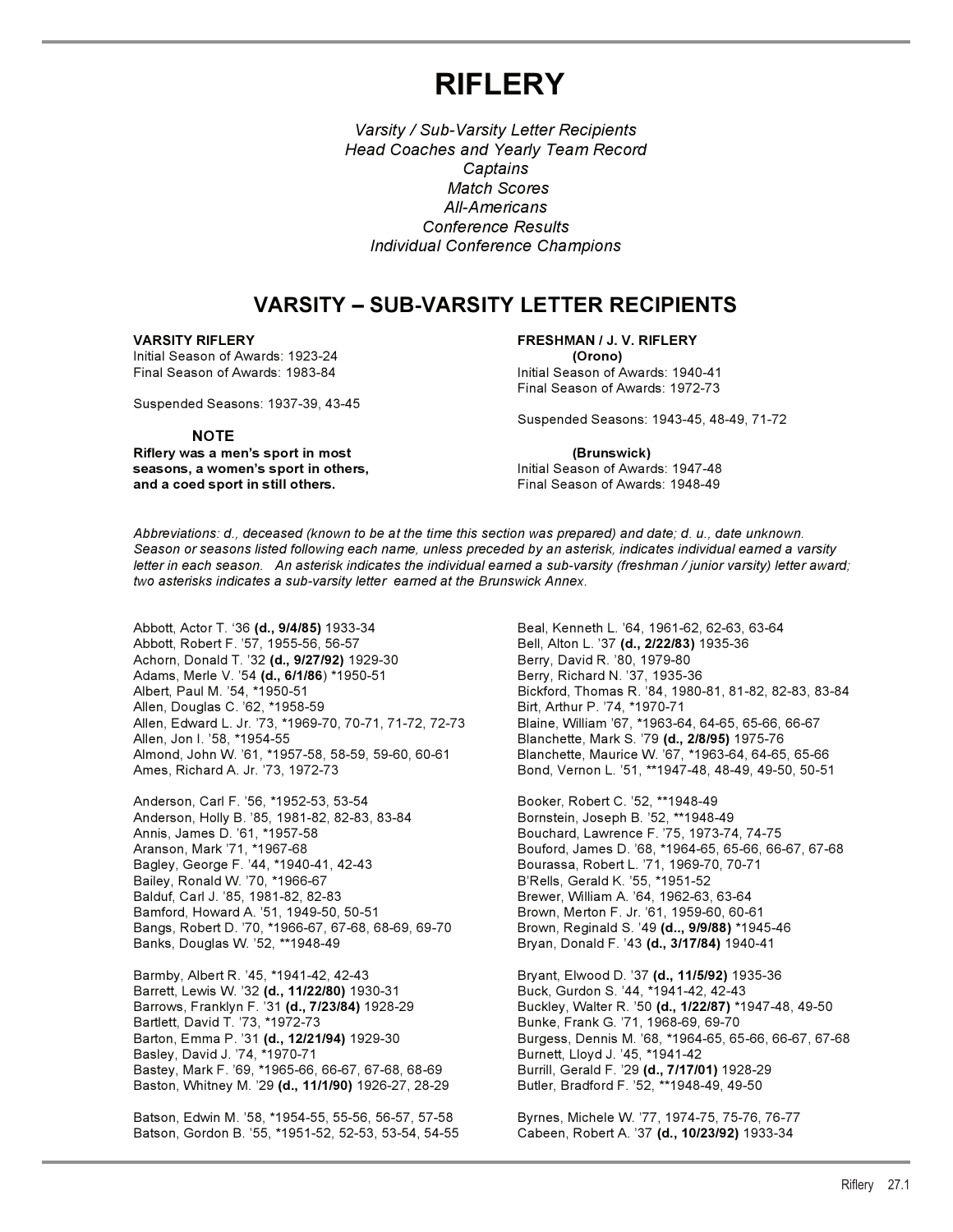Canders, Gregory J. '76, 1972-73 Grammont, Ronald G. '61, \*1957-58 Carhart, Peter H. '62, \*1958-59 Gray, George W. '74, \*1970-71 Cassidy, David W. '57, \*1953-54 Griffin, Mardelle E. '48, 1946-47, 47-48 Catheron, Allison G. '50, \*1947-48 Chadwick, Richard Y. '44 **(d., 8/7/93) \***1940-41, 41-42, 42-43 Grove, William M. '55 **(d., 4/19/02)** \*1950-51 Chandler, Thurlow A. '30 **(d., 11/10/80)** 1927-28 Haffner, Rudolph E. '42, 1940-41 Chapman, Ben R. '52, \*\*1948-49, 50-51, 51-52 Hale, Richard A. II '44, 1942-43 Cilley, Larry D. '61, \*1957-58 Halke, William M. '73, \*1969-70, 70-71, 71-72, 72-73 Clark, William A. '49 **(d., 1/11/92)** 1946-47 Hall, Harry A. '33 **(d., 4/19/99)** 1930-31 Clark, William C. '52 **(d., 6/16/51)** \*\*1948-49 Hamlin, Arthur H. '57, 1953-54, 54-55, 55-56 Clifford, Robert L. '33 **(d., 2/1/62)** 1930-31 Handschumacher, Ronald W. '64, \*1960-61 Cochrane, Robert D. '72, \*1968-69, 69-70, 70-71 Hanneman, Roger W. '46, \*1942-43 Coffin, John F. '66, 1964-65 (1984) Franson, Wayne G. '67, \*1963-64, 64-65, 65-66, 66-67<br>Coffin, Richard H. '48, 1945-46, 46-47 (1984) Frans, James E. '63, \*1959-60 Coffin, Richard H. '48, 1945-46, 46-47 Colby, Malcolm O. '48, \*1941-42 Harrison, Richard J. '66, \*1962-63, 64-65, 65-66 Condon, Alfred P. Jr. '52, 1951-52 Hartford, Elliott H. '74, \*1970-71 Conover, Gary '71, \*1968-69 **Hartpence, Henry G. '56, \*1952-53** Cooper, Stuart R. '52, \*\*1948-49, 49-50 Heath, Charles E. Jr. '60, \*1956-57, 58-59 Crabtree, Richard C. '60, \*1956-57 Heath, Wayne H. '67, 1960-61 Crooker, Allen R. Jr. '69, \*1965-66 Hemenway, Dana W. '78, 1975-76 Cully, Dorothy M. '30 (d., 10/5/86) 1927-28, 28-29 Heney, Charles S. '81, 1978-79, 79-80, 80-81 Cushman, Robert F. '44 **(d., 11/3/69)** \*1940-41 Hewett, Jeffrey T. '80, 1976-77<br>Cutting, Charles A. '30 **(d., 5/23/93)** 1926-27, 27-28 Hinds, James A. '49, \*1946-47, 47 Cutting, Charles A. '30 (d., 5/23/93) 1926-27, 27-28 Cutting, Wallace A. '26 **(d., 9/6/87)** 1924-25 Hodgkins, William L. '75, \*1969-70, 70-71 Daniels, Charles F. '31 **(d., 3/29/50)** 1929-30 Holmes, Ellery L. '31 **(d., 7/5/28)** 1928-29 Day, McClure '42, 1939-40 Holt, Hillis W. '24 **(d., 5/3/99)** 1923-24 Dean, Harold L. '72, \*1968-69 **Hosie, David R. '70, \*1966-67** Derby, William S. '51, \*\*1947-48, 48-49, 49-50 Hosking, Robert W. '57, \*1953-54 Dodge, Robert T. '43 **(d., 5/14/02)** 1940-41, 41-42, 42-43 Hutchins, Leonard W. Jr. '52, \*\*1948-49, 49-50, 50-51, 51-52 Dow, Clarence P. '42 **(d., 11/30/44)** 1939-40, 40-41, 41-42 Dufresne, Debra J. '84, 1980-81, 81-82 Jellison, Brent S. '70, \*1968-69 Dyer, Stephen A. '83, 1977-78 Jenkins, James D. '66, \*1962-63, 63-64, 64-65, 65-66 Emery, Philip W. '74, \*1970-71 Johnson, Bruce E. '65, \*1961-62 Engelmann, Michael '76, \*1972-73 Fauk, Marcel W. '69, 1968-69 Jones, Julie L. '79, 1975-76, 76-77, 77-78, 78-79 Feltman, Thomas G. '64 **(d., 4/29/63)** \*1960-61, 62-63 Jones, Kenneth E. '34 **(d., 5/28/01)** 1931-32 Field, John E. Jr. '64 **(d., 4/29/63) \***1960-61, 61-62, 62-63 Jones, Stanley L. '54 **(d., 7/7/66)** \*1949-50 Fieldhouse, Russell D. '61, \*1957-58 Jordan, Carl F. '77, 1975-76, 76-77 Fisher, Mark W. '85, 1981-82 Jorgensen, William P. '64, \*1960-61 Flaig, Donald P. '71, 1968-69, 69-70, 70-71 Kachan, Ziegfried Jr. '72, \*1966-67 Floyd, Clara G. '30 **(d., 10/12/00)** 1927-28 Kane, Victoria A. '83, 1979-80, 80-81, 81-82 Fortier, Francis B. '39 **(d., 1/18/83)** 1936-37 Kelso, Elmer G. '27 **(d., 6/25/88)** 1926-27 Foster, Ruel M. '36 **(d., 6/22/92)** 1933-34 Kerr, Theodore A. '44 **(d., 12/17/92)** \*1940-41 Fowler, Steven D. '76, 1973-74, 74-75, 75-76 Keup, Robert A. '62, \*1958-59, 59-60, 60-61, 61-62 Freas, Lawrence H. '71, \*1967-68 King, Frederick W. '35, 1932-33 **(d., 12/27/03)** Friend, Milton '58, \*1954-55, 55-56, 56-57, 57-58 Kingsbury, Earl R. '44, 1941-42 Gagnon, Timothy A. '79, 1976-77 Knapp, Frank J. '83, 1977-78, 79-80

Galpin, David R. '70, \*1966-67 Kneeton, David J. '65, 1964-65 Garland, Richard E. '67, \*1962-63 **Kunemund, Richard W. '51 <b>(d., 6/30/95)** \*\*1947-48<br>Garris, Richard O. '52, \*\*1948-49 **Kuning State Carl Barris, Richard P. '62**, 1959-60, 60-61, 61-62 Getchell, Mark W. '54 \*1950-51, 51-52, 52-53, 53-54 Lange, Alfred C. Jr. '57 **(d., 9/8/02)** \*1953-54 Gilpatrick, Volney T. '56, \*1952-53, 54-55, 55-56 Girardin, Louann G. '84, 1982-83 Leidy, Alexander C. '51 **(d., 9/4/99)** \*\*1947-48 Gleason, Lawrence J. '40 **(d., 3/27/69)** 1936-37 Letourneau, Robert D. '80, 1977-78<br>Graham, Richard L. '48 **(d., 9/18/53)** \*1942-43 Libby, Wilbur L. '49, \*194 Graham, Richard L. '48 (d., 9/18/53) \*1942-43

Green, Samuel L. '60, \*1956-57

Hubbard, Clinton H. '66, \*1962-63, 63-64

Kincaid, Lawrence R. '58, \*1954-55, 55-56, 56-57

Labrecque, Richard P. '62, 1959-60, 60-61, 61-62 Gersoni, Henry B. '34 **(d., 5/2/00)** 1930-31, 33-34 Lane, Grayson S. '59, \*1955-56, 56-57, 57-58, 58-59 Gilmore, Richard H. '52, \*\*1948-49 Laroche, Wayne R. '72, \*1968-69, 69-70, 70-71, 71-72<br>Gilpatrick, Volney T. '56, \*1952-53, 54-55, 55-56 Leadbetter, Robert A. '34 **(d., 2/7/80)** 1931-32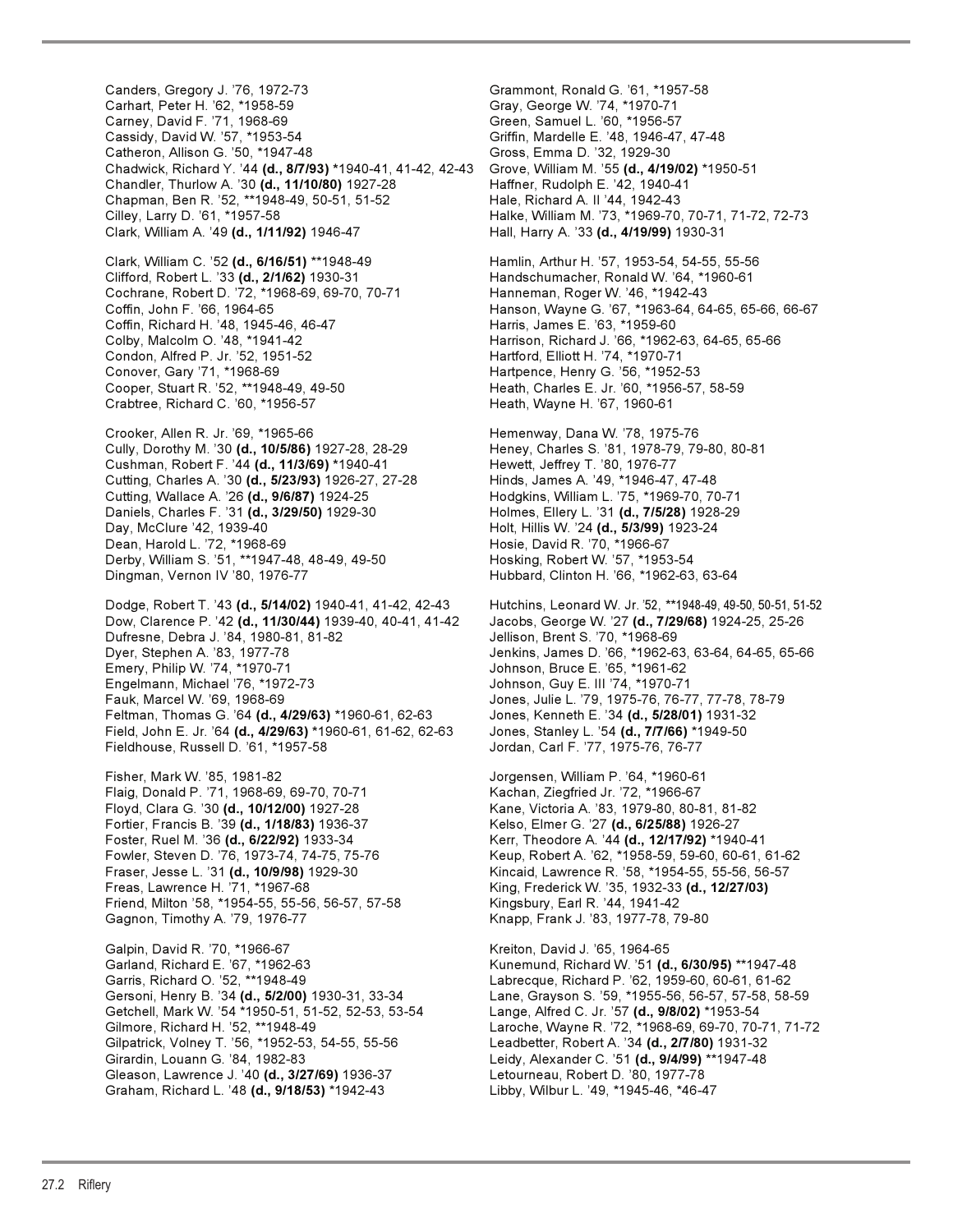Long, Lawrence E. Jr. '56, \*1952-53 Pratt, Butler H. '50, 1946-47 Look, Sidney L. '35 **(d., 2/5/79)** 1932-33 Pratt, George L. '69, \*1965-66 Ludden, Walter E. '34 **(d., 3/25/03)** 1931-32 Pulsifer, Herbert G. '44 **(d., 5/2/72)** \*1940-41 MacKenzie, Sarah A. '80, 1976-77, 77-78, 78-79 Manchester, David L. '65, 1964-65 Richardson, Ronald E. '60, 1956-57, 57-58, Mandigo, Alfred F. '60, 1959-60 58-59

Martin, Donald C. '59, \*1955-56 67-68, 68-69, 69-70 Mayo, Dorothy A. '30, 1928-29, 29-30 Ricker, Vaughn H. '46 **(d., 9/11/61)** \*1942-43 McBride, John K. '52 \*\*1948-49, 49-50, 50-51, 51-52 Ridley, William T. '82, 1979-80 McCain, James S. '40 **(d., 11/23/97)** 1939-40 Robbins, Wayne D. '65, \*1961-62, 64-65 McGuire, Francis S. '31 **(d., 3/15/02)** 1928-29 Rollins, Donald L. '36 **(d., 9/15/78)** 1933-34 McLaughlin, James W. '74, \*1970-71 Rose, George E. '29 **(d., 1/25/97)** 1926-27 McPheters, Mildred '29 **(d., 4/25/70)** 1927-28 Rush, David L. '59, \*1955-56

Meade, Russell E. '51, \*1947-48 St. Pierre, Steven P. '81, 1979-80, 80-81 Michaud, Roger N. '69, 1966-67, 67-68, 68-69 Miller, Cyrus C. '56 **(d., 1/19/04)** 1954-55, 55-56 Sanborn, Don W. '72, \*1966-67, 67-68, 69-70 Millett, Sewell B. '54, \*\*1947-48 Sargent, Albert F. '65, \*1961-62 Miniutti, John J. '37 **(d., 6/4/45)** 1934-35, 35-36 Sargent, James G. '59, \*1955-56 Moody, Delbert L. '26 **(d., 4/20/97)** 1927-28 Swartz, Gerald E. '66, \*1961-62 Moore, Dwight D. '57 **(d., 10/28/89)** \*1953-54<br>Morin, Donald G. '70, 1968-69

Mowat, John W. '32, 1929-30 Smith, Albert J. '32 **(d., 6/28/90)** 1929-30 Murphy, Steven M. '80, 1977-78, 78-79, 79-80 Smith, Charles B. Jr. '41, 1939-40<br>Mutty, Calista L. '29 **(d., 8/7/67)** 1927-28, 28-29 Smith, William B. '53 **(d., 1/9/64)** \* Neilly, Geoffrey C. Jr. '58, 1956-57, 57-58 Snow, O. Russell '26 **(d., 8/11/69)** 1923-24 Nelson, Donald L. '72, \*1968-69 Soini, Frank R. '65, 1962-63 Nelson, Raymond W. '58, \*1954-55, 55-56, 56-57, 57-58 Somers, Dorothy H. '32 **(d., 4/5/94)** 1929-30 Nelson, Thomas W. '66, 1965-66 Somers, Vernon W. '26 **(d., 12/3/72)** 1923-24, 25-26 Newell, David E. '73, 1970-71, 71-72, 72-73 Somes, John W. '41 **(d., 8/1/81)** 1940-41 Nichols, John B. Jr. '63, \*1961-62, 62-63 Sonntag, Paul D. '78, 1975-76, 76-77 Nickerson, Merton A. '63 (d., 1/12/06) \*1959-60, 61-62

Noel, Rene D. Jr. '73, \*1969-70 Sparrow, Hazel E. '31 **(d., 6/16/02)** 1929-30 O'Connell, Walter S. Jr. '70, 1967-68, 68-69, 69-70 Squires, Paul V. '78, 1978-79 Olson, John A. '65, 1963-64, 64-65 47-48 Osborne, Nancy J. '77, 1974-75, 75-76 Staples, Thomas F. '60, 1958-59, 59-60 Otto, Janet L. '82, 1978-79, 79-80, 80-81 Steadman, John B. '67, \*1963-64 Page, Leland V. Jr. '76, 1974-75, 75-76 Stender, Robert W. '54 **(d., 3/14/91)** \*1950-51 Peabody, Myron F. '46 **(d., 4/4/45)** \*1942-43 Stevens, Alfred F. '26 **(d., 4/16/75)** 1924-25

Peachey, Sidney R. '49 **(d., 9/14/98)** \*1942-43 Stevens, Laurice M. '33 **(d., 12/23/87)** 1931-32 Peavey, Harry C. '41 **(d., 5/7/99)** 1939-40, 40-41 Stratton, Kenneth G. '65, \*1959-60 Pidacks, Charles R. '72, \*1968-69 Sumner, Marton R. Jr. '37, 1934-35 Piggott, Paul E. '59, \*1955-56<br>Plaisted, Philip H. '43 **(d., 11/17/71)** 1940-41, 41-42, 42-43 Swasey, Samuel E. '36 **(d., 11/14/67)** 1934-35 Plaisted, Philip H. '43 (d., 11/17/71) 1940-41, 41-42, 42-43 Pohlman, Carl G. '51, \*\*1947-48 Taber, Richard B. '74, 1971-72, 72-73 Pomeroy, William E. '53 **(d., 10/3/52)** 1951-52 Tackaberry, George C. '49 **(d., 5/1/80)** \*1945-46 Pooler, David B. '84, 1979-80, 80-81, 81-82, 82-83 Tarr, John P. Jr. '68 **(d., 11/22/80)** \*1964-65, 65-66 Potsdam, Jay G. '55, \*1951-52, 53-54, 54-55 Tatham, Charles S. '69, \*1964-65, 66-67

Mack, Everett B. '37 **(d., 1/18/61)** 1934-35 Putnam, George S. '77, 1973-74, 74-75, 75-76, 76-77<br>MacKenzie, Sarah A. '80, 1976-77, 77-78, 78-79 Ramsey, John P. '57, \*1953-54, 54-55, 56-57 MacLaughlin, Helen A. '30 **(d., 5/24/94)** 1926-27 Rand, Leroy F. '50, \*1946-47, 47-48, 48-49, 49-50 MacVane, Earl L. '67, \*1965-66 Rattray, Gary E. '72, \*1968-69, 69-70, 70-71, 71-72 Richard, Thomas E. '35 (d., 3/12/66) 1932-33 Marsh, Bernard L. '49 **(d., 1/30/03)** \*1942-43 Ricker, Gordon R. '72 **(d., 12/9/00)** \*1966-67, McLaughlin, Clifton C. '58, 1956-57 Roney, Jeannette M. '30 **(d., 7/18/96)** 1927-28, 28-29 Mead, Donald C. '45 **(d., 8/21/81)** \*1941-42 St. Cyr, David A. '69, \*1965-66, 66-67, 67-68, 68-69 Miniutti, Victor P. '42 **(d., 7/18/01)** 1940-41 Schlaack, Norman R. Jr. '54, \*1950-51, 51-52, 52-53 Sherman, Ivan C. '32 (d., d. u.) 1929-30, 30-31, 31-32 Morrison, Franck P. 26 **(d., 2/7/85)** 1924-25 Smart, Charles W. '69, \*1965-66, 66-67, 67-68, 68-69 Mutty, Calista L. '29 **(d., 8/7/67)** 1927-28, 28-29 Smith, William B. '53 **(d., 1/9/64)** \*1949-50, 50-51, 51-52 Ohler, Robert L. '37 **(d., 2/1/02)** 1934-35 Stanton, Donald C. '49 **(d., 10/28/95)** \*1945-46, 46-47, Stein, Earl S. '67, \*1963-64, 65-66, 66-67 Sterling, Richard P. '63, \*1956-57, 57-58 Stevens, Marjorie D. '31 (d., 9/25/87) 1929-30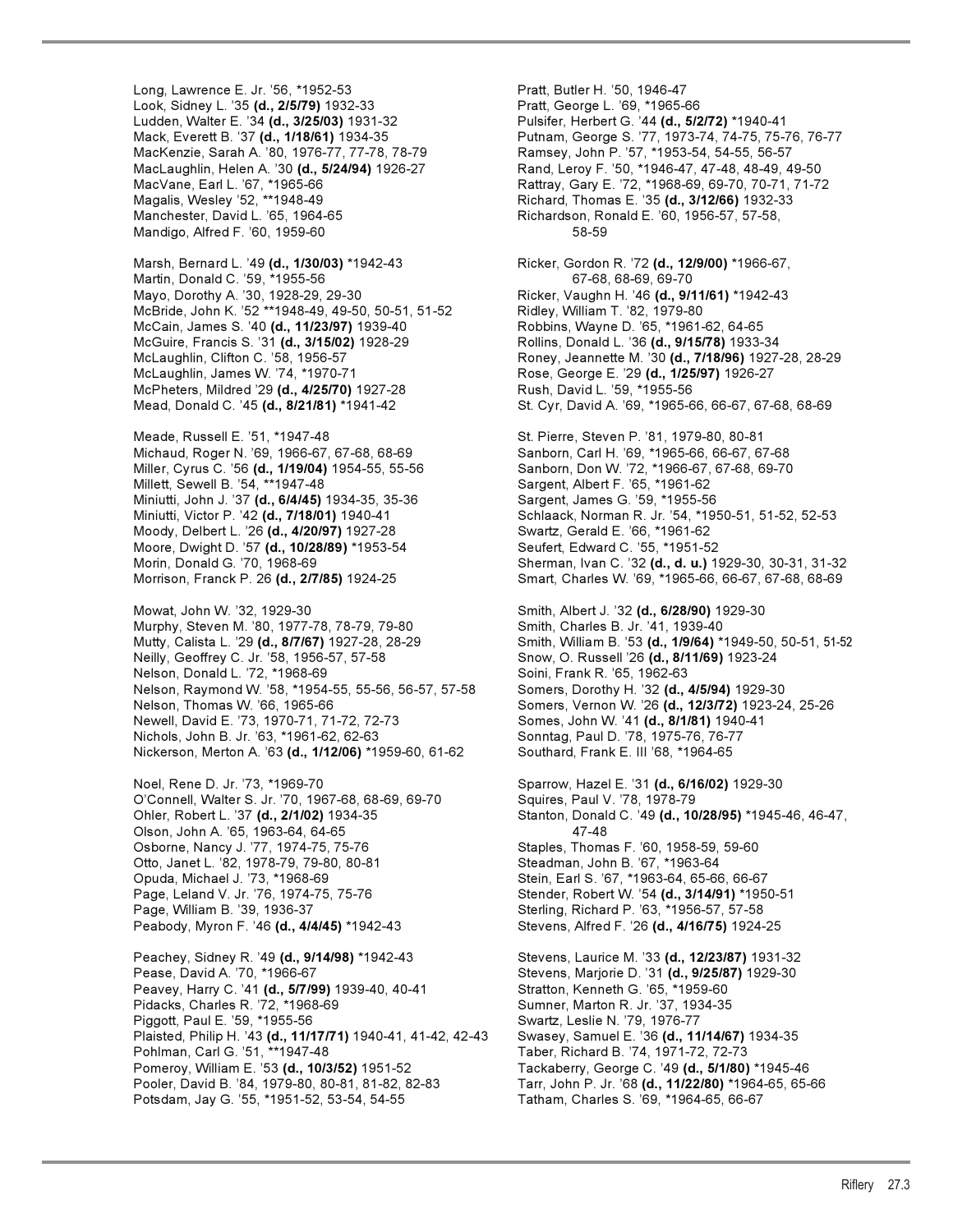Taylor, James E. '66, \*1962-63, 63-64 Walker, Gary B. '63, \*1959-60 Theriault, David L. '60, \*1956-57<br>Thurston, Margaret H. '74, 1973-74 Wasowski, Mark J. '75, 1973-74, 74-75 Timberlake, Wayne R. '82, 1980-81, 81-82 Webber, Paul B. '58, 1957-58 Tobin, Timothy M. '80, 1975-76, 76-77, 77-78, 78-79 Welles, Gary R. '68, \*1964-65, 65-66 Tonnasen, John E. '57, \*1952-53 West, Joanne W. '74, 1973-74 Trafton, Roy J. '51, 1949-50, 50-51 White, Frances E. '29 **(d., 9/8/92)** 1928-29

Trey, Gerry A. '74, \*1970-71 Wickstrom, Kenneth O. '64, 1958-59, 60-61 Ullrich, Leo W. C. '46, \*1942-43 Wight, Wesley L. '49, 1946-47, 47-48, 48-49 Van Leer, Hans A. '56, 1955-56 26-27 Varnum, Charles L. '51, 1948-49, 49-50, 50-51 Winchenbach, Gary W. '74, 1972-73, 73-74 Waldo, Henry C. '27 **(d., 5/10/90)** 1925-26 Wood, Wayne T. '78, 1975-76, 76-77, 77-78 Waldron, Alexander F. '27 **(d., 3/8/94)** 1925-26 Woodbury, Walter H. '33 **(d., 7/14/98)** 1929-30

Thayer, Richard G. '62, \*1958-59 Wallingford, Ivan M. '77, 1973-74, 74-75, 75-76, 76-77 Waskiewicz, Malcolm C. '62, \*1958-59, 60-61, 61-62 Watters, Inez E. '30 (d., 3/14/74) 1928-29 Tobin, Thomas R. '79, 1978-79 Wellman, David H. '79, 1974-75, 75-76, 76-77, 77-78

Trafton, Roy W. '82, 1978-79 Whitman, Frank A. '30 **(d., 8/27/91)** 1927-28 Wilden, Steven G. '79, 1975-76, 76-77 Winch, Eugene C. '27 (d., 3/28/88) 1924-25, 25-26, Veague, Arnold L. '38 **(d., 5/26/03)** 1935-36 Wing, Kenny R. '74, \*1970-71, 71-72, 72-73, 73-74 Vose, John F. '73, \*1969-70, 70-71, 71-72 Wixson, C. Wesley '26 **(d., 7/3/62)** 1923-24, 25-26 Young, Francis R. '65, \*1961-62



**1965–66 UNDEFEATED NEW ENGLAND AND YANKEE CONFERENCE CHAMPIONS**

**Seated, left to right: Co-Capt. James Jenkins, Frank Young, Bill Blaine, Earl Stein, and Co-Capt. Wayne Hanson. Back Row, left to right: Bob Randall, Dennis Burgess, Dick Harrison, Coach Paul Chartier, Gary Welles, Jim Bouford, Tom Nelson and Roger Michaud.**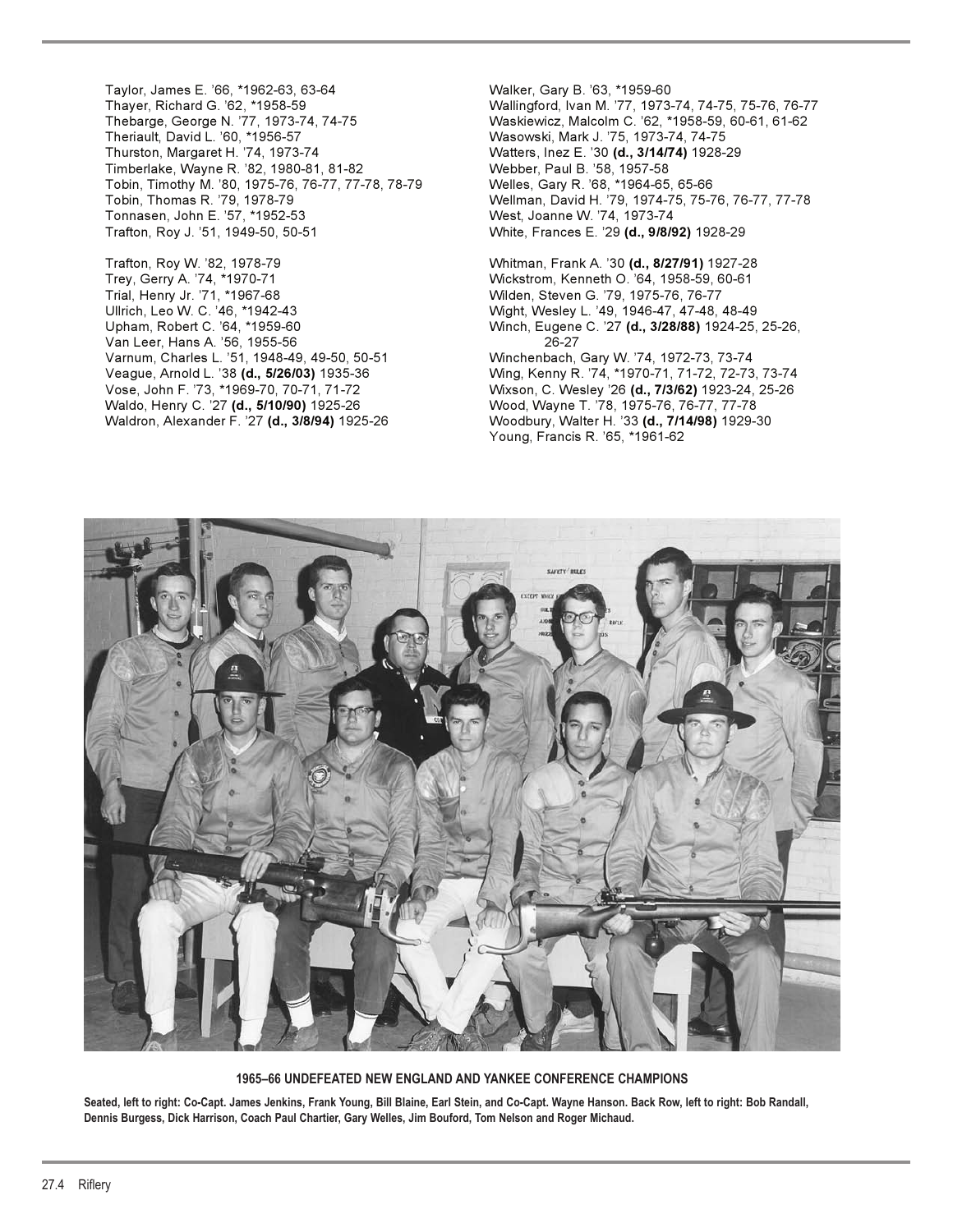## **HEAD COACHES AND YEARLY TEAM RECORD**

*Win-loss record for each season begins with the 1957-58 season. This was the first season in which "shoulder-to-shoulder" matches comprised the full schedule. Previously, virtually all matches were postal matches and win-loss records were not retained.*

### **COACHES BETWEEN 1926 AND 1957 (POSTAL MATCHES ONLY)**

| 1926-29<br>1929-31<br>1931-35<br>1936-37<br>1939-40<br>1940-43<br>1946-47 | Lt. Raymond E. Vermette<br>Capt. Robert Wear<br>Capt. Robert Stewart<br>Major Victor G. Huskea<br>Major James Cooper<br>Lt. Walter M. Lask<br>Maj. Robert Smith |                | 1947-48<br>1948-49<br>1949-50<br>1950-52<br>1952-54<br>1954-57 |                     | Sgt. Earl B. Eastwood<br>James R. Gorum<br>Major Myron D. Smith<br>Sgt. Earl B. Eastwood<br>M/Sgt. Reginald Gould<br>Capt. Moffat Gardner |  |  |
|---------------------------------------------------------------------------|-----------------------------------------------------------------------------------------------------------------------------------------------------------------|----------------|----------------------------------------------------------------|---------------------|-------------------------------------------------------------------------------------------------------------------------------------------|--|--|
|                                                                           |                                                                                                                                                                 | W              | L                                                              | Τ                   | Pct.                                                                                                                                      |  |  |
| 1957-58                                                                   | Capt. Herman Wirth                                                                                                                                              | 8              | 0                                                              | $\mathbf 0$         | 1.000                                                                                                                                     |  |  |
| 1958-59                                                                   | Capt. Herman Wirth                                                                                                                                              | 9              | 4                                                              | 0                   | .692                                                                                                                                      |  |  |
| 1959-60                                                                   | Sgt. David M. Bell                                                                                                                                              | 6              | $\overline{c}$                                                 | $\mathbf 0$         | .750                                                                                                                                      |  |  |
| 1960-61                                                                   | Sgt. David M. Bell                                                                                                                                              | 5              | $\mathbf 2$                                                    | 0                   | .714                                                                                                                                      |  |  |
| 1961-62                                                                   | Sgt. Gordon W. Dustin                                                                                                                                           | 4              | $\ensuremath{\mathsf{3}}$                                      | 0                   | .571                                                                                                                                      |  |  |
| 1962-63                                                                   | Sgt. Paul D. Chartier                                                                                                                                           | 4              | $\sqrt{5}$                                                     | 0                   | .444                                                                                                                                      |  |  |
| 1963-64                                                                   | Sgt. Paul D. Chartier                                                                                                                                           | 4              | 1                                                              | $\mathbf 0$         | .800                                                                                                                                      |  |  |
| 1964-65                                                                   | Sgt. Paul D. Chartier                                                                                                                                           | $\overline{7}$ | 0                                                              | $\mathsf{O}\xspace$ | 1.000                                                                                                                                     |  |  |
| 1965-66                                                                   | Sgt. Paul D. Chartier                                                                                                                                           | 8              | 0                                                              | 0                   | 1.000                                                                                                                                     |  |  |
| 1966-67                                                                   | Sgt. George E. Pritchard                                                                                                                                        | 8              | 0                                                              | $\mathbf 0$         | 1.000                                                                                                                                     |  |  |
| 1967-68                                                                   | Sgt. George E. Pritchard/                                                                                                                                       |                |                                                                |                     |                                                                                                                                           |  |  |
|                                                                           | Col. John Gerety                                                                                                                                                | 3              | 0                                                              | 0                   | 1.000                                                                                                                                     |  |  |
| 1968-69                                                                   | Sgt. Gerald D. Mitchell                                                                                                                                         | 4              | 0                                                              | 0                   | 1.000                                                                                                                                     |  |  |
| 1969-70                                                                   | Sgt. Gerald D. Mitchell                                                                                                                                         | 6              | $\overline{c}$                                                 | $\mathsf 0$         | .750                                                                                                                                      |  |  |
| 1970-71                                                                   | Sgt. Gerald D. Mitchell                                                                                                                                         | 9              | 3                                                              | 0                   | .750                                                                                                                                      |  |  |
| 1971-72                                                                   | M/Sgt. Arden Kinney                                                                                                                                             | 6              | 1                                                              | 0                   | .857                                                                                                                                      |  |  |
| 1972-73                                                                   | M/Sgt. Arden Kinney                                                                                                                                             | $\overline{7}$ | $\mathsf 0$                                                    | 0                   | 1.000                                                                                                                                     |  |  |
| 1973-74                                                                   | SFC William Shrewsbury                                                                                                                                          | 10             | 0                                                              | $\mathsf 0$         | 1.000                                                                                                                                     |  |  |
| 1974-75                                                                   | SFC William Shrewsbury                                                                                                                                          | 14             | 3                                                              | $\mathsf 0$         | .823                                                                                                                                      |  |  |
| 1975-76                                                                   | MSG Robert A. Bernier                                                                                                                                           | 17             | 1                                                              | 0                   | .944                                                                                                                                      |  |  |
| 1976-77                                                                   | MSG Robert A. Bernier                                                                                                                                           | 12             | 0                                                              | $\mathsf 0$         | 1.000                                                                                                                                     |  |  |
| 1977-78                                                                   | MSG Robert A. Bernier                                                                                                                                           | 17             | 0                                                              | $\mathbf{1}$        | .972                                                                                                                                      |  |  |
| 1978-79                                                                   | MSG Robert A. Bernier                                                                                                                                           | 10             | $\mathbf{1}$                                                   | 0                   | .909                                                                                                                                      |  |  |
| 1979-80                                                                   | MSG William B. Trussel, Jr.                                                                                                                                     | 8              | 5                                                              | $\mathsf 0$         | .615                                                                                                                                      |  |  |
| 1980-81                                                                   | SSG Lawrence D. Gray                                                                                                                                            | 15             | 10                                                             | 0                   | .600                                                                                                                                      |  |  |
| 1981-82                                                                   | SSG Lawrence D. Gray                                                                                                                                            | 12             | 6                                                              | 0                   | .667                                                                                                                                      |  |  |
| 1982-83                                                                   | SSG Lawrence D. Gray                                                                                                                                            | 5              | 23                                                             | 0                   | .178                                                                                                                                      |  |  |
| 1983-84                                                                   | SGM Willie J. Gavin                                                                                                                                             | $***$          | $\star\star$                                                   | $\star\star$        | .000                                                                                                                                      |  |  |
|                                                                           |                                                                                                                                                                 | 219            | 75                                                             | 1                   | .744                                                                                                                                      |  |  |

\*\*Letters were awarded to two students in 1983-84, but there is no record that matches were fired.

## **ALL-AMERICANS**

*Research indicates that at least three UM riflemen were selected first-team, All-American. Members of that elite group are:*

> Milton Friend (1957-58) Vernon Somers (1925-26) Timothy Tobin (1978-79)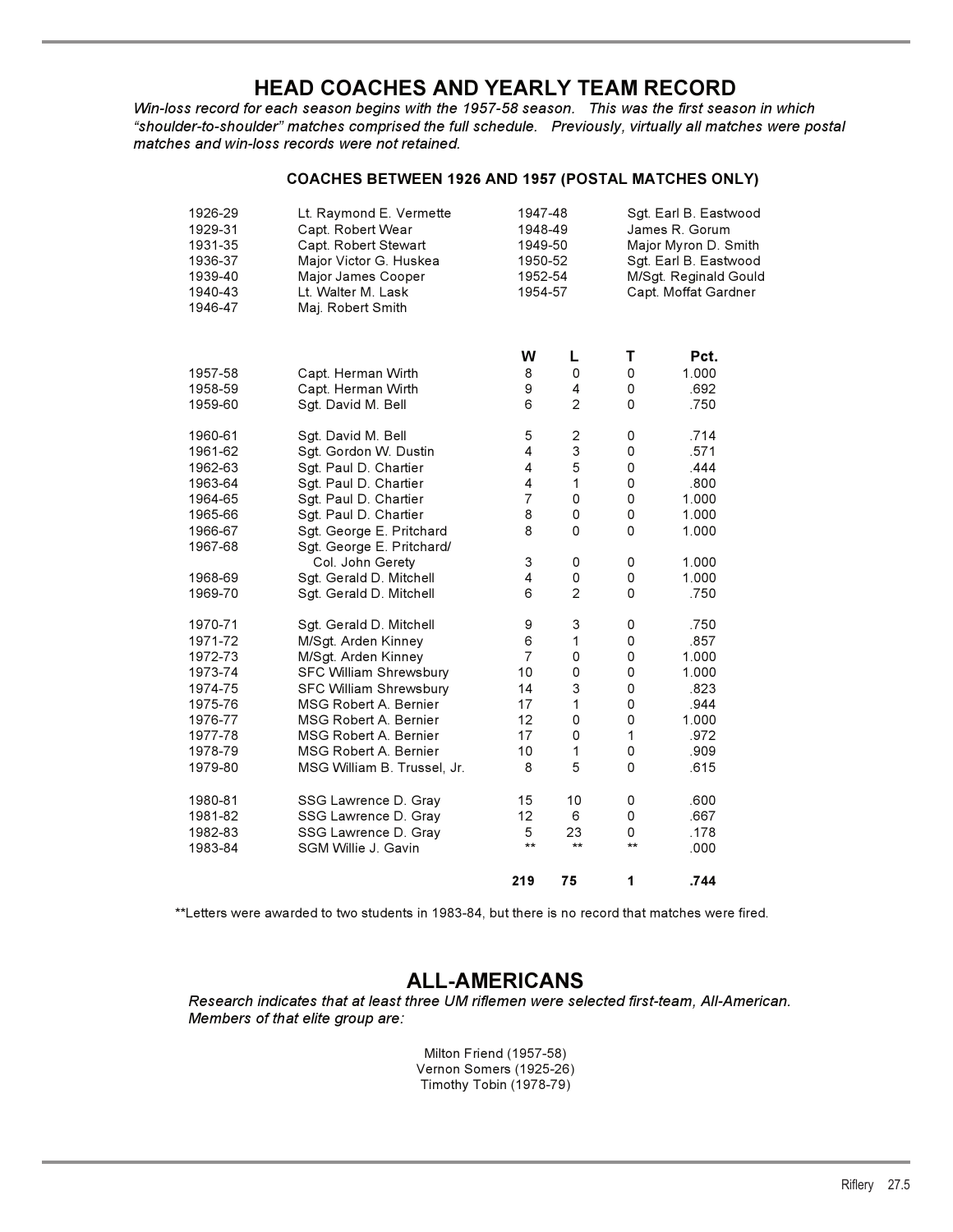# **CAPTAINS**

**(Since 1942-43)**

Abbott, Robert F. (1956-57) Jones, Julie A. (1978-79) Allen, Edward L. Jr. (1972-73) Kane, Victoria A. (1981-82) Bangs, Robert D. (1969-70) Lane, Grayson S. (1958-59) Beal, Kenneth L. (1963-64) Laroche, Wayne A. (1971-72) Bickford, Thomas R. (1982-83) Murphy, Steven M. (1979-80) Blaine, William (1966-67) Newell, David E. (1971-72) Bourassa, Robert L. (1970-71) Potsdam, Jay A. (1954-55) Burgess, Dennis M. (1967-68) Rand, Leroy F. (1949-50) Colby, Malcolm O. (1945-46) St. Cyr, David A. (1968-69) Derby, William S. (1947-48) Schlaack, Norman Jr. (1952-53) Dodge, Robert T. (1942-43) Smart, Charles W. (1968-69) Field, John E. Jr. (1962-63) Stanton, Donald C. (1946-47) Friend, Milton (1957-58) Wallingford, Ivan M. (1975-76, 76-77) Getchell, Mark W. (1953-54) Wasowski, Mark J. (1974-75) Gilpatrick, Volney T. (1955-56) Wellman, David H. (1977-78) Hanson, Wayne G. (1965-66, 66-67) Wight, Wesley L. (1948-49) Heney, Charles S. (1979-80, 80-81) Winchenbach, Gary W. (1973-74) Hutchins, Leonard W. Jr. (1950-51, 51-52) Jenkins, James D. (1964-65, 65-66)

LaBrecque, Richard P. (1961-62) Pooler, David B. (1981-82, 82-83) Brown, Merton F. Jr. (1960-61) Putnam, George S. (1974-75, 75-76, 76-77) Tobin, Timothy M. (1977-78, 78-79)



#### **1976–77 UNDEFEATED NEW ENGLAND CHAMPIONS**

**Led by first-team All-American Tim Tobin, the 1976–77 Black Bear riflemen compiled a 12-0 record in dual matches and added another New England championship trophy to the University's collection. Front Row, left to right: Julie Jones, Tim Tobin, Paul Sonntag, and Mark Blanchette. Back Row, left to right: Coach MSG Bob Bernier, Sarah MacKenzie, Jeff Hewett, Co-Capt. George Putnam, Steve Widen, Leslie Swartz, Carl Jordan, Tim Gagnon, Wayne Wood, and Vernon Dingman IV. Absent, Co-Capt. Ivan Wallingford.**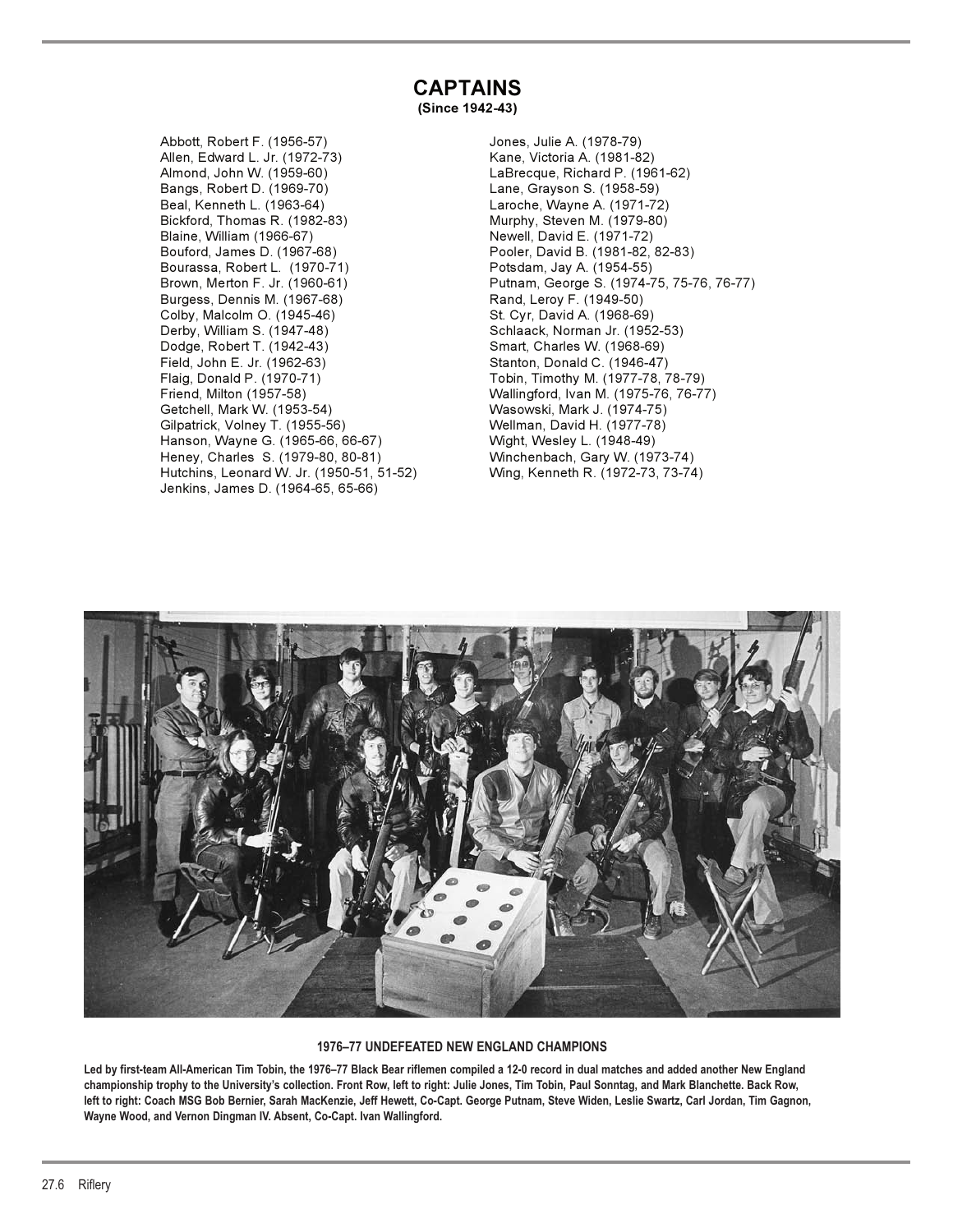

#### **1956–57 BLACK BEAR RIFLEMEN**

**Milt Friend, who gained first team, All-American status, and Capt. Bob Abbott, let the '56–'57 team to a record of 47 wins, 11 losses, in postal match competition. Several members also fired for the University's ROTC team which posted a perfect, 76-0 record and were First Army Collegiate champions. Front Row, left to right: Clifton McLaughlin, Edwin Batson, John Ramsey, Abbott, Friend, Ray Nelson, and Grayson Lane. Standing, left to right: Ron Atkens, Ron Richardson, Geoffrey Neiley, Lawrence Springer, David Rush, Lawrence Kincaid, Paul Webber, and Coach Capt. Moffat Gardiner.**

## **YEAR-BY-YEAR MATCH RESULTS**

(*Shoulder-to-Shoulder Matches)*

|          | 1957-58 (8-0)      |      |          | 1958-59 (cont.)               |       |          | 1960-61 (5-2)                  |      |
|----------|--------------------|------|----------|-------------------------------|-------|----------|--------------------------------|------|
|          | 1396 St. Michael's | 1287 |          | 1400 New Hampshire            | 1403  |          | 1410 Vermont                   | 1386 |
|          | 1396 Vermont       | 1327 |          | 1400 Harvard                  | 1396  |          | 1410 St. Michael's             | 1348 |
| 1412 MIT |                    | 1404 |          | 1410 Vermont                  | 1369  |          | 1403 New Hampshire             | 1407 |
|          | 1412 Bowdoin       | 1203 |          |                               |       | 1403 MIT |                                | 1427 |
|          | 1416 Harvard       | 1390 |          | 1959-60 (6-2)                 |       |          | 1409 Dartmouth                 | 1362 |
|          | 1421 Norwich       | 1420 | 1414 MIT |                               | 1406  |          | 1402 Norwich                   | 1386 |
|          | 1438 Dartmouth     | 1383 |          | 1397 St. Michael's            | 1388  |          | 1399 Bowdoin                   | 1323 |
|          | 1429 New Hampshire | 1395 |          | 1397 Vermont                  | *1397 |          |                                |      |
|          |                    |      |          | 1406 New Hampshire            | 1398  |          | 1961-62 (4-3)                  |      |
|          | 1958-59 (9-4)      |      |          | 1414 Dartmouth                | 1391  |          | 1402 Dartmouth                 | 1357 |
|          | 1409 Vermont       | 1356 |          | 1414 Norwich                  | 1422  |          | 1403 Norwich                   | 1409 |
|          | 1409 St. Michael's | 1350 |          | 1399 Bowdoin                  | 1352  |          | 1388 Vermont                   | 1415 |
|          | 1417 Northeastern  | 1400 |          | 1399 Harvard (forfeit)        | 0     | 1388 MIT |                                | 1419 |
|          | 1418 Dartmouth     | 1365 |          |                               |       |          | 1385 Nasson                    | 1301 |
|          | 1387 Harvard       | 1393 |          | *Win to Vermont; higher score |       |          | 1394 Bowdoin                   | 1373 |
| 1410 MIT |                    | 1408 |          | from standing position.       |       |          | *1395 New Hampshire            | 1395 |
|          | 1410 New Hampshire | 1373 |          |                               |       |          |                                |      |
|          | 1404 Norwich       | 1410 |          |                               |       |          | *Win to Maine; higher score in |      |
|          | 1404 Bowdoin       | 1343 |          |                               |       |          | offhand position.              |      |
| 1400 MIT |                    | 1407 |          |                               |       |          |                                |      |
|          |                    |      |          |                               |       |          |                                |      |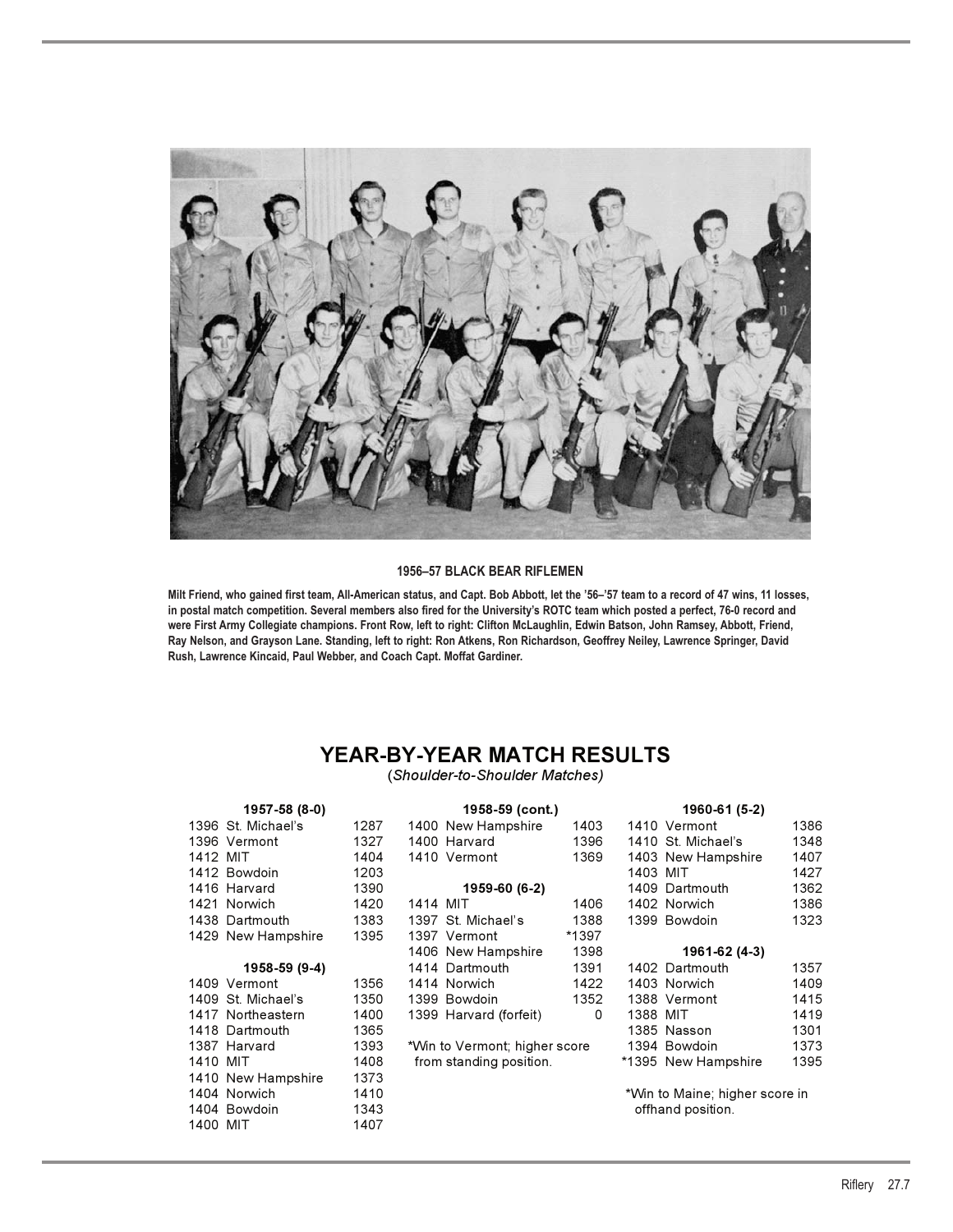| 1962-63 (4-5)                         |              |          | 1969-70 (cont.)              |              |
|---------------------------------------|--------------|----------|------------------------------|--------------|
| 1364 Bowdoin                          | 1310         |          | 1270 Norwich                 | 1316         |
| 1372 St. Michael's                    | 1379         |          | 1318 Dartmouth               | 1224         |
| 1370 Vermont                          | 1379         |          |                              |              |
| 1370 Dartmouth                        | 1393         |          | 1970-71 (9-3)                |              |
| 1390 Norwich                          | 1410         |          | 1300 Nasson                  | 1172         |
| 1404 Nasson                           | 1364         |          | 1300 Husson                  | 909          |
| 1400 Harvard                          | 1396         |          | 1326 Dartmouth               | 1211         |
| 1395 New Hampshire<br>1419 MIT        | 1377<br>1420 |          | 1326 Husson                  | 1056         |
|                                       |              | 1342 MIT | 1326 USCGA                   | 1334<br>1352 |
| 1963-64 (4-1)                         |              |          | 1330 Nasson                  | 1235         |
| 1413 Vermont                          | 1375         |          | 1330 Bowdoin                 | 1181         |
| 1396 Rhode Island                     | 1391         |          | 1305 Norwich                 | 1340         |
| 1385 Massachusetts                    | 1397         |          | 1324 Bowdoin                 | 1190         |
| *Connecticut                          |              |          | 1337 Norwich                 | 1312         |
| *New Hampshire                        |              | 1.       | Dartmouth (forfeit)          | 0            |
| *Matches won by Maine; scores         |              |          | 1971-72 (6-1)                |              |
| could not be located.                 |              |          | 1067 Nasson                  | 966          |
|                                       |              |          | 1067 Bowdoin                 | 947          |
| 1964-65 (7-0)                         |              |          | 1071 Norwich                 | 1085         |
| 1265 Nasson                           | 1230         |          | 1071 Dartmouth               | 998          |
| 1289 Vermont                          | 1276         |          | 1082 Dartmouth               | 1058         |
| 1298 Massachusetts                    | 1259         |          | 1101 Norwich                 | 1059         |
| 1229 Dartmouth                        | 1179         |          | 1100 Nasson                  | 1045         |
| 1274 New Hampshire                    | 1147         |          |                              |              |
| 1288 Rhode Island<br>1324 Connecticut | 1238<br>1223 |          | 1972-73 (7-0)<br>1103 Nasson | 1056         |
|                                       |              |          | 1109 Norwich                 | 1072         |
| 1965-66 (8-0)                         |              |          | 1088 Dartmouth               | 1068         |
| 1292 Nasson                           | 1195         |          | 1098 Dartmouth               | 1056         |
| 1282 Connecticut                      | 1152         |          | 1098 Bowdoin                 | 974          |
| 1293 Rhode Island                     | 1223         |          | 1093 Norwich                 | 1032         |
| 1270 Massachusetts                    | 1258         |          | 1093 Bowdoin                 | 936          |
| 1299 Dartmouth                        | 1248         |          |                              |              |
| 1297 New Hampshire                    | 1207         |          | 1973-74 (10-0)               |              |
| 1309 Vermont                          | 1275         |          | 1073 Norwich                 | 1056         |
| 1299 Bowdoin                          | 1222         | 1057 MIT |                              | 990          |
|                                       |              |          | 1057 Rhode Island            | 994          |
| 1966-67 (8-0)<br>1336 Vermont         |              | 1079 MIT | 1067 Dartmouth               | 998<br>999   |
| 1299 Rhode Island                     | 1283<br>1280 |          | 1079 Providence              | 1049         |
| 1 Connecticut (forfeit)               | 0            |          | 1082 Norwich                 | 1057         |
| 1328 Norwich                          | 1238         |          | 1096 USCGA                   | 1073         |
| 1309 New Hampshire                    | 1154         |          | 1096 Brown                   | 1061         |
| 1304 Dartmouth                        | 1274         |          | 1096 Rhode Island            | 1057         |
| 1322 Nasson                           | 1179         |          |                              |              |
| 1319 Bowdoin                          | 1299         |          | 1974-75 (14-3)               |              |
|                                       |              | 2162 MIT | 2162 Norwich                 | 2169<br>2151 |
| 1967-68 (3-0)<br>1283 Bowdoin         | 1185         |          | 2162 USCGA                   | 2065         |
| 1307 Norwich                          | 1250         |          | 2162 Dartmouth               | 1953         |
| 1347 Dartmouth                        | 1299         | 2199 MIT |                              | 2152         |
|                                       |              |          | 2199 USCGA                   | 2068         |
| 1968-69 (4-0)                         |              |          | 2199 Providence              | 1997         |
| 1331 Bowdoin                          | 1162         |          | 2172 USCGA                   | 2096         |
| 1343 Norwich                          | 1287         |          | 2172 Providence              | 2095         |
| 1316 Dartmouth                        | 1217         |          | 2172 Dartmouth               | 1998         |
| 1303 Nasson                           | 1251         |          | 2205 Norwich                 | 2172         |
|                                       |              |          | 2145 Norwich                 | 2176         |
| 1969-70 (6-2)<br>1306 Bowdoin         | 1104         | 2145 MIT | 2145 Dartmouth               | 2176<br>1969 |
| 1304 Nasson                           | 1183         |          | 2145 Providence              | 1980         |
| 1304 Bowdoin                          | 1169         |          | 2205 Norwich                 | 2176         |
| 1316 Norwich                          | 1321         |          |                              |              |
| 1332 Dartmouth                        | 1284         |          |                              |              |
| 1310 Nasson                           | 1274         |          |                              |              |

| 1962-63 (4-5)           |      |          | 1969-70 (cont.)     |      | *1975-76 (11-1)            |
|-------------------------|------|----------|---------------------|------|----------------------------|
| wdoin                   | 1310 |          | 1270 Norwich        | 1316 | 2195 Providence            |
| Michael's               | 1379 |          | 1318 Dartmouth      | 1224 | 2150 MIT                   |
| rmont                   | 1379 |          |                     |      | 2199 MIT                   |
| rtmouth                 | 1393 |          | 1970-71 (9-3)       |      | 2199 Norwich               |
| rwich                   | 1410 |          | 1300 Nasson         | 1172 | 2199 Dartmouth             |
| sson                    | 1364 |          | 1300 Husson         | 909  | 2202 Dartmouth             |
| rvard                   | 1396 |          | 1326 Dartmouth      | 1211 | 2239 Norwich               |
| w Hampshire             | 1377 |          | 1326 Husson         | 1056 |                            |
| Т                       | 1420 |          | 1326 USCGA          | 1334 | *Record is accurate. Res   |
|                         |      | 1342 MIT |                     | 1352 | five matches could not be  |
|                         |      |          |                     |      |                            |
| 1963-64 (4-1)           |      |          | 1330 Nasson         | 1235 | located.                   |
| rmont                   | 1375 |          | 1330 Bowdoin        | 1181 |                            |
| ode Island              | 1391 |          | 1305 Norwich        | 1340 | 1976-77 (18-0)             |
| issachusetts            | 1397 |          | 1324 Bowdoin        | 1190 | 2202 Norwich               |
| nnecticut               |      |          | 1337 Norwich        | 1312 | 2202 MIT                   |
| w Hampshire             |      | 1        | Dartmouth (forfeit) | 0    | 2202 Darmouth              |
|                         |      |          |                     |      | 2202 USCGA                 |
| won by Maine; scores    |      |          | 1971-72 (6-1)       |      | 2202 New Hampshire         |
| t be located.           |      |          | 1067 Nasson         | 966  | 2202 Vermont               |
|                         |      |          | 1067 Bowdoin        | 947  | 2202 Rhode Island          |
| 1964-65 (7-0)           |      |          | 1071 Norwich        | 1085 | 2215 USCGA                 |
| sson                    | 1230 |          | 1071 Dartmouth      | 998  | 2215 MIT                   |
| rmont                   | 1276 |          | 1082 Dartmouth      | 1058 | 2201 Norwich               |
| ıssachusetts            | 1259 |          | 1101 Norwich        | 1059 | 2201 Dartmouth             |
| rtmouth                 | 1179 |          | 1100 Nasson         | 1045 | 2201 Rhode Island          |
| w Hampshire             | 1147 |          |                     |      | 2201 Providence            |
| ode Island              | 1238 |          |                     |      | 2202 Dartmouth             |
|                         | 1223 |          | 1972-73 (7-0)       |      | 2237 MIT                   |
| nnecticut               |      |          | 1103 Nasson         | 1056 |                            |
|                         |      |          | 1109 Norwich        | 1072 | 2237 Norwich               |
| 1965-66 (8-0)           |      |          | 1088 Dartmouth      | 1068 | 2237 USCGA                 |
| sson                    | 1195 |          | 1098 Dartmouth      | 1056 | 2244 Rhode Island          |
| nnecticut               | 1152 |          | 1098 Bowdoin        | 974  |                            |
| ode Island              | 1223 |          | 1093 Norwich        | 1032 | xxxx Opponents' scores c   |
| ıssachusetts            | 1258 |          | 1093 Bowdoin        | 936  | not be located.            |
| rtmouth                 | 1248 |          |                     |      |                            |
| w Hampshire             | 1207 |          | 1973-74 (10-0)      |      | *1977-78 (17-0-1           |
| rmont                   | 1275 |          | 1073 Norwich        | 1056 | 2216 Norwich               |
| wdoin                   | 1222 | 1057 MIT |                     | 990  | 2203 MIT                   |
|                         |      |          | 1057 Rhode Island   | 994  | 2200 Norwich               |
| 1966-67 (8-0)           |      |          | 1067 Dartmouth      | 998  |                            |
| rmont                   | 1283 | 1079 MIT |                     | 999  | *Each of the above listed  |
| ode Island              | 1280 |          | 1079 Providence     | 1049 | matches were multi-team    |
| nnecticut (forfeit)   0 |      |          | 1082 Norwich        | 1057 | events. Names of oppon     |
| rwich                   | 1238 |          | 1096 USCGA          | 1073 | and scores could not be lo |
| w Hampshire             | 1154 |          | 1096 Brown          | 1061 | Seasonal record is accura  |
| rtmouth                 | 1274 |          | 1096 Rhode Island   | 1057 |                            |
| sson                    | 1179 |          |                     |      | 1978-79 (10-1)             |
| wdoin                   | 1299 |          | 1974-75 (14-3)      |      |                            |
|                         |      |          | 2162 Norwich        | 2169 | 2173 Dartmouth             |
|                         |      | 2162 MIT |                     | 2151 | 2162 MIT                   |
| 1967-68 (3-0)           |      |          |                     |      |                            |
| wdoin                   | 1185 |          | 2162 USCGA          | 2065 | 2204 Norwich               |
| rwich                   | 1250 |          | 2162 Dartmouth      | 1953 | 2204 USCGA                 |
| rtmouth                 | 1299 | 2199 MIT |                     | 2152 | 2204 MIT                   |
|                         |      |          | 2199 USCGA          | 2068 | 2151 USCGA                 |
| 1968-69 (4-0)           |      |          | 2199 Providence     | 1997 | 2207 Norwich               |
| wdoin                   | 1162 |          | 2172 USCGA          | 2096 | 2173 Dartmouth             |
| rwich                   | 1287 |          | 2172 Providence     | 2095 | 2173 Rhode Island          |
| rtmouth                 | 1217 |          | 2172 Dartmouth      | 1998 | 2203 USCGA                 |
| sson                    | 1251 |          | 2205 Norwich        | 2172 | 2203 MIT                   |
|                         |      |          | 2145 Norwich        | 2176 |                            |
| 1969-70 (6-2)           |      | 2145 MIT |                     | 2176 |                            |
| wdoin                   | 1104 |          | 2145 Dartmouth      | 1969 |                            |
| sson                    | 1183 |          | 2145 Providence     | 1980 |                            |
| wdoin                   | 1169 |          | 2205 Norwich        | 2176 |                            |
|                         |      |          |                     |      |                            |
| rwich                   | 1321 |          |                     |      |                            |
| rtmouth                 | 1284 |          |                     |      |                            |
| sson                    | 1274 |          |                     |      |                            |

### **1962-63 (4-5) 1969-70 (cont.) \*1975-76 (11-1)** 10 1270 Norwich 1316 2195 Providence 1945 1318 Dartmouth 1224 2150 MIT 2179 1370 Vermont 1379 2199 MIT 2170 1370 Dartmouth 1393 **1970-71 (9-3)** 2199 Norwich 2152 10 1300 Nasson 1172 2199 Dartmouth 2170 1404 Nasson 1364 1300 Husson 909 2202 Dartmouth 2138 1400 Harvard 1396 1326 Dartmouth 1211 2239 Norwich 2208 20 1326 USCGA 1334 \*Record is accurate. Results of 352 five matches could not be 190 2202 Norwich xxxx 312 2202 MIT xxxx 0 2202 Darmouth xxxx 2202 USCGA xxxx es **1971-72 (6-1)** 2202 New Hampshire xxxx 966 2202 Vermont xxxx 947 2202 Rhode Island xxxx **1964-65 (7-0)** 1071 Norwich 1085 2215 USCGA 2164 1265 Nasson 1230 1071 Dartmouth 998 2215 MIT 2142 <sup>7</sup>6 1082 Dartmouth 1058 2201 Norwich 2191 59 1101 Norwich 1059 2201 Dartmouth 2170 1229 Dartmouth 1179 1100 Nasson 1045 2201 Rhode Island 2091 12<br>1294 New Hampshire 12201 Providence 2083 1288 Rhode Island 1238 **1972-73 (7-0)** 2202 Dartmouth 2179 1324 Connecticut 1223 1103 Nasson 1056 2237 MIT 2128 072 2237 Norwich 2172 **1965-66 (8-0)** 1088 Dartmouth 1068 2237 USCGA 2149 056 2244 Rhode Island 2062 23 1093 Norwich 1032 xxxx Opponents' scores could 129**7 1297 1297 1207 1208 1308 1312 1312 14**<br>1207 12191 1208 1208 1216 Norwich 12091 056 2216 Norwich 1299 Bowdoin 1222 1057 MIT 990 2203 MIT 2274 1057 Rhode Island 994 2200 Norwich 2200 0 1082 Norwich 1057 events. Names of opponents 138 1096 USCGA 1073 and scores could not be located. 1309 Armshire 1061 Seasonal record is accurate. 2169 2173 Dartmouth 2105 **1967-68 (3-0)** 2162 MIT 2151 2162 MIT 2154 1283 Bowdoin 1185 2065 2204 Norwich 2109 1307 Norwich 1250 2162 Dartmouth 1953 2204 USCGA 2133 1347 Dartmouth 1299 2199 MIT 2152 2204 MIT 2109 2068 2151 USCGA 2156 **1968-69 (4-0)** 2199 Providence 1997 2207 Norwich 2088 2173 Dartmouth 137 2172 Providence 2095 2173 Rhode Island 2108 1316 Dartmouth 1217 2172 Dartmouth 1998 2203 USCGA 2192 1303 Nasson 1251 2205 Norwich 2172 2203 MIT 2172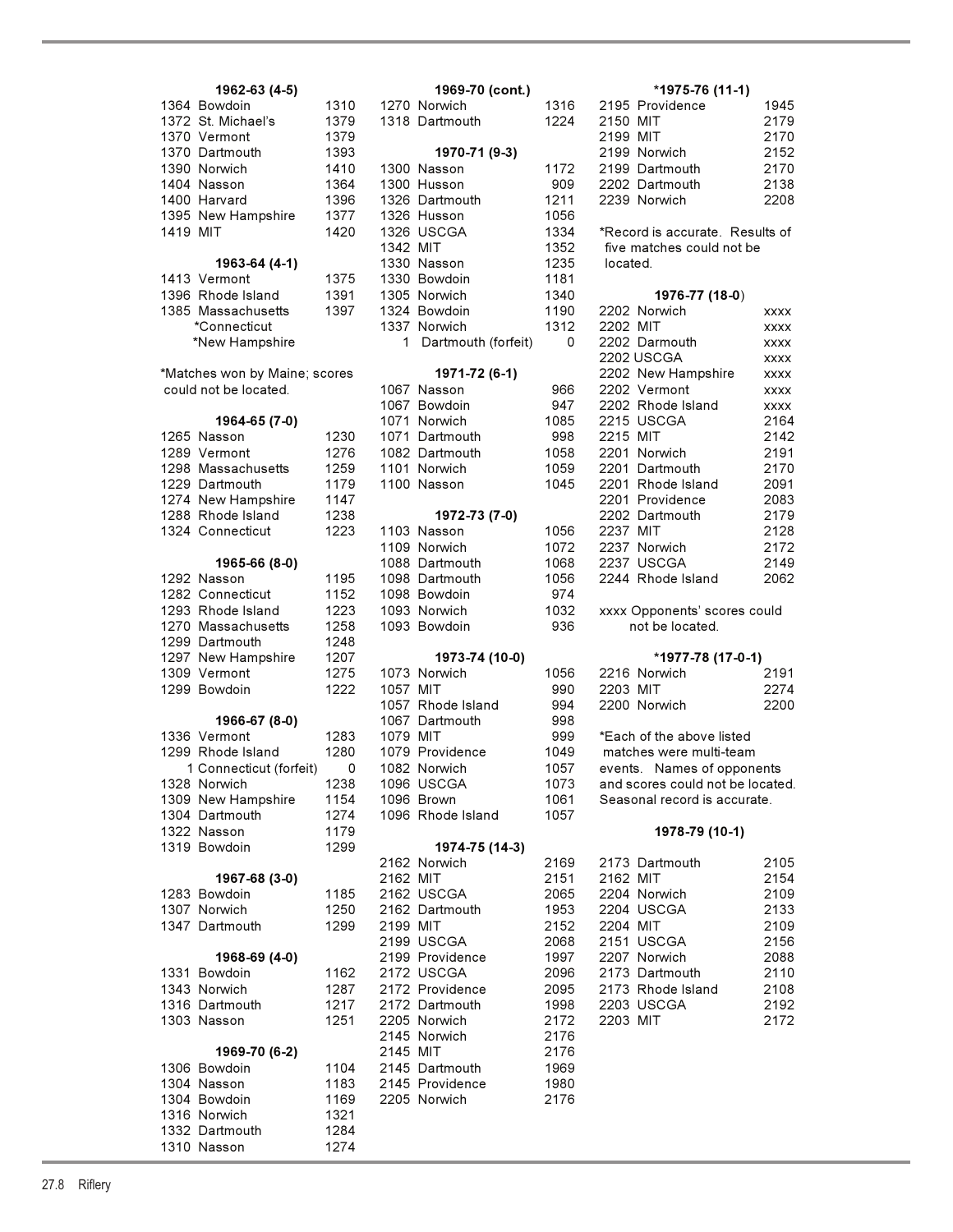| 1979-80 (8-5)     | 1980-81 (cont.) |                   |      | 1980-81 (cont.)           |
|-------------------|-----------------|-------------------|------|---------------------------|
| 2109 MIT          | 2110            | 2092 MIT          | 2133 | 2037 Wentworth<br>2003    |
| 2109 Rhode Island | 2072            | 2092 USCGA        | 2094 | 2164<br>2100 MIT          |
| 2109 USCGA        | 2147            | 2092 Connecticut  | 2016 | 2154<br>2100 Dartmouth    |
| 2109 Norwich      | 2055            | 2149 Dartmouth    | 2145 | 2100 USCGA<br>2146        |
| 2109 Rhode Island | 2108            | 2149 USCGA        | 2139 | 2113<br>2100 Wentworth    |
| 2110 MIT          | 2171            | 2149 Connecticut  | 2041 | 2080<br>2100 Norwich      |
| 2119 Norwich      | 2148            | 2149 Norwich      | 2036 | 2074<br>2100 Connecticut  |
| 2119 USCGA        | 2125            | 2149 Rhode Island | 1881 | 1996<br>2100 Rhode Island |
| 2119 Rhode Island | 2027            | 2120 Dartmouth    | 2144 |                           |
| 2119 Connecticut  | 1874            | 2120 MIT          | 2118 | *1981-82 (12-6)           |
| 2127 USCGA        | 2088            | 2120 Wentworth    | 2067 | 2092 Dartmouth<br>2090    |
| 2127 Wentworth    | 1935            | 2120 Norwich      | 2020 | 2084<br>2092 Norwich      |
| 2122 Dartmouth    | 2119            | 2120 Rhode Island | 1929 | 2072<br>2092 USCGA        |
|                   |                 | 2037 Wentworth    | 2192 | 2024<br>2092 MIT          |
| 1980-81 (15-10)   |                 | 2037 USCGA        | 2121 |                           |
| 2075 Rhode Island | 1980            | 2037 Norwich      | 2054 | *1982-83 (5-23)           |

**\***Team records for 1981-82 and 1982-83 are accurate. Only those scores listed could be located.



#### **NEW ENGLAND CHAMPIONS AGAIN**

**The 1977–78 riflemen were New England champions for the third straight year and undefeated in 19 regular season matches. Front Row, left to right: Janet Otto, Bob Letourneau, and All-American and Co-Capt. Tim Tobin. Tobin was the highest scorer in UM history and was featured in Sports Illustrated Magazine. Middle Row, left to right: Sara MacKenzie, Wayne Wood, Julie Jones, Steve Murphy, and Tim Gagnon. Back Row, left to right: Co-Capt. Dave Wellman, Coach M-Sgt. Robert Bernier, and Jay Knapp.**